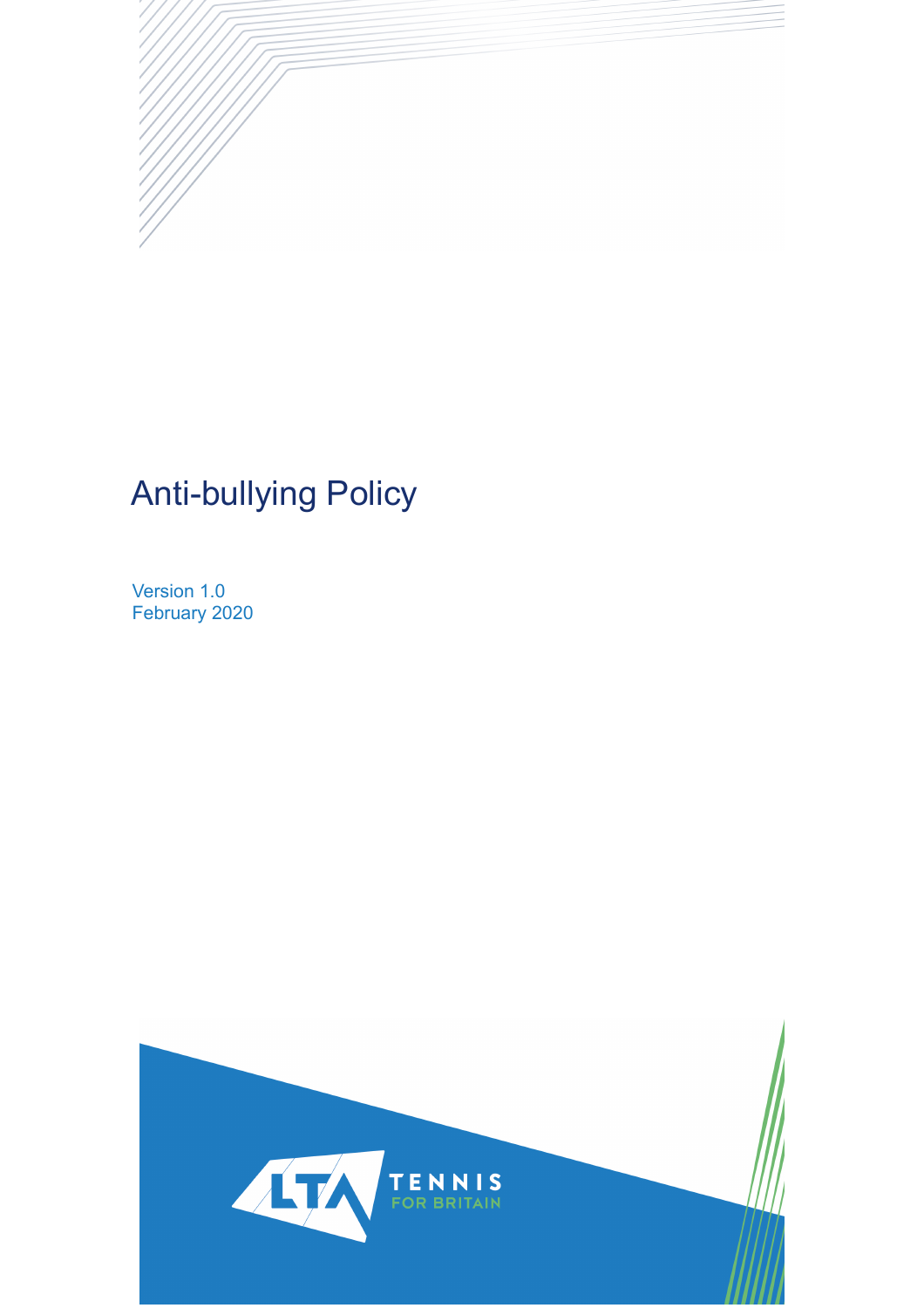# ANTI-BULLYING POLICY

Tennis Cornwall strives to ensure that all children (anyone under 18) and adults at risk are safeguarded from abuse and have an enjoyable tennis experience.

Bullying is defined as a range of abusive behaviour that is repeated and intended to hurt someone either physically or emotionally.

This document sets out how to help prevent bullying from happening to all children and adults at risk. It also sets out how to make sure bullying is stopped as soon as possible if it does happen and that those involved receive the support they need. It also provides information to all staff, volunteers, children and their families about what should be done to prevent and deal with bullying.

This policy applies to all staff, coaches, volunteers and other adults associated with [club/county].

#### **We recognise that**

- Bullying causes real distress. It can affect a person's health and development and, at the extreme, can cause significant harm
- All children and adults at risk, regardless of age, disability, gender reassignment, race, religion or belief, sex or sexual orientation, have the right to equal protection from all types of harm or abuse
- Everyone has a role to play in preventing all forms of bullying (including online) and putting a stop to bullying.

#### **We will seek to keep children and adults at risk safe by**

- Recognising that bullying is closely related to how we respect and recognise the value of diversity.
- Recognising our duty of care and responsibility towards safeguarding
- Promoting and implement this anti-bullying policy in addition to our safeguarding policy and procedures
- Ensuring that bullying behaviour is not tolerated or condoned
- Taking action to respond and deal with any reports of bullying towards children
- Encouraging children to play a part in developing and adopting appropriate behaviours
- Making sure our response to incidents of bullying takes into account:
	- o the needs of the person being bullied
	- o the needs of the person displaying bullying behaviour
	- o the needs of others who may be affected
	- $\circ$  our [club/county] as a whole

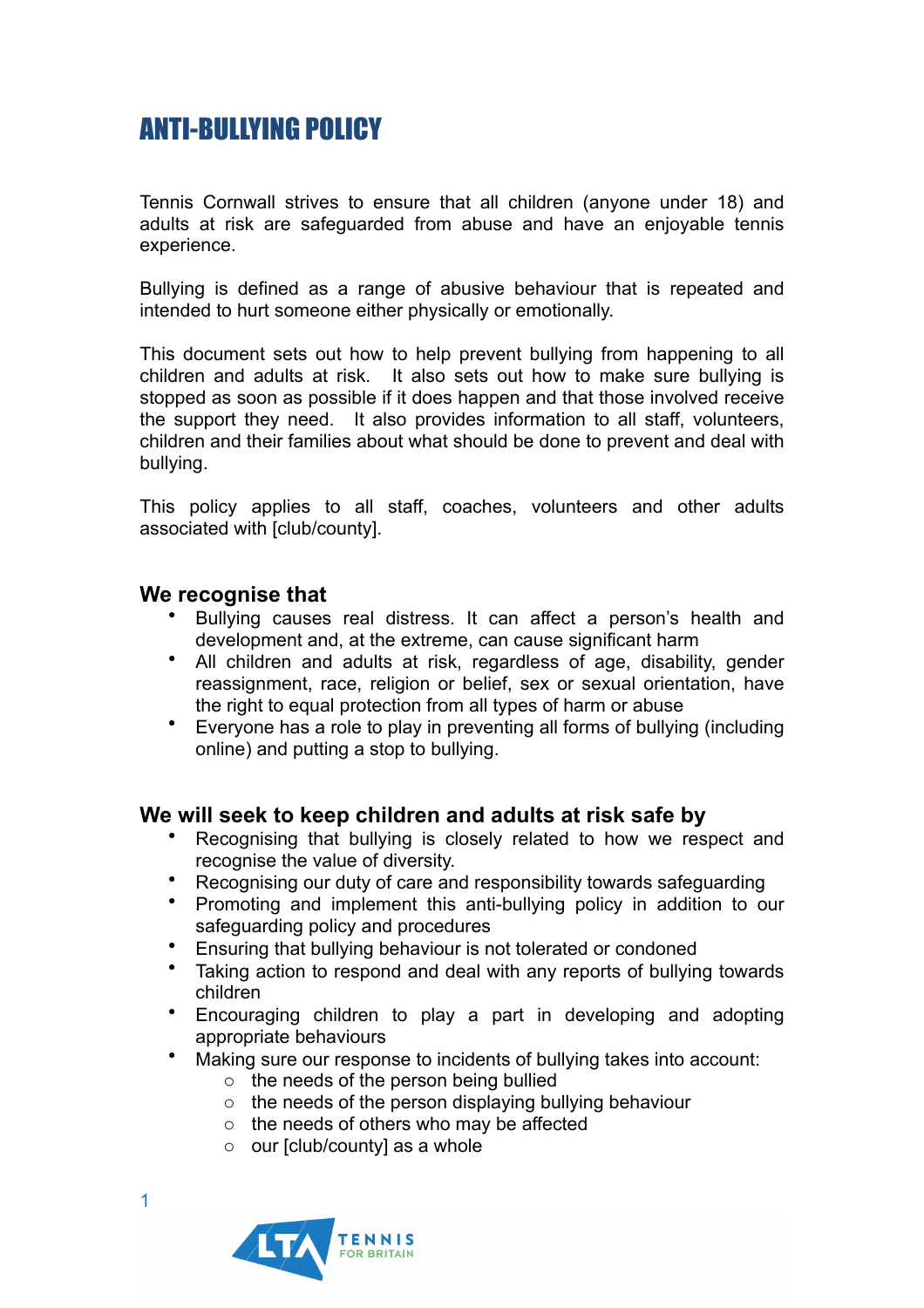#### **Players, parents, coaches, volunteers and other members of staff will:**

- Encourage individuals to speak out about bullying behaviour and report incidents of bullying behaviour they see to the Welfare Officer / County Safeguarding Officer (or suitable alternative county representative, e.g. county coach, tournament organiser etc).
- Respect every child's need for, and right to, a play environment where safety, security, praise, recognition and opportunity for taking responsibility are available
- Respect the feelings and views of others
- Recognise that everyone is important and equal, and that our differences make each of us special and worthy of being valued
- Show appreciation of others by acknowledging individual qualities, contributions and progress
- Ensure safety by having rules and practices carefully explained and displayed for all to see

# **Supporting children**

- We'll let children know who will listen to and support them
- We'll create an "open door" ethos where children feel confident to talk to an adult about bullying behaviour
- Potential barriers to talking (including those associated with a child's disability or impairment) will be acknowledged and addressed at the outset to enable children to speak out
- Anyone who reports an incident of bullying will be listened to carefully and reports will be taken seriously
- Any reported experience of bullying behaviour will be investigated and will involve listening carefully to all those involved
- Children experiencing bullying behaviour will be supported and helped to uphold their right to play and live in a safe environment
- Those who display bullying behaviour will be supported and encouraged to develop better relationships
- We'll make sure that any sanctions are proportionate and fair

## **Support to the parents/carers**

- Any experience of bullying behaviour will be discussed with the child's parents or carers
- Parents will be consulted on action to be taken (for both victim and bully)
- Information and advice on coping with bullying will be made available
- Support will be offered to parents, including information from other agencies or support lines

## **Related policies and procedures**